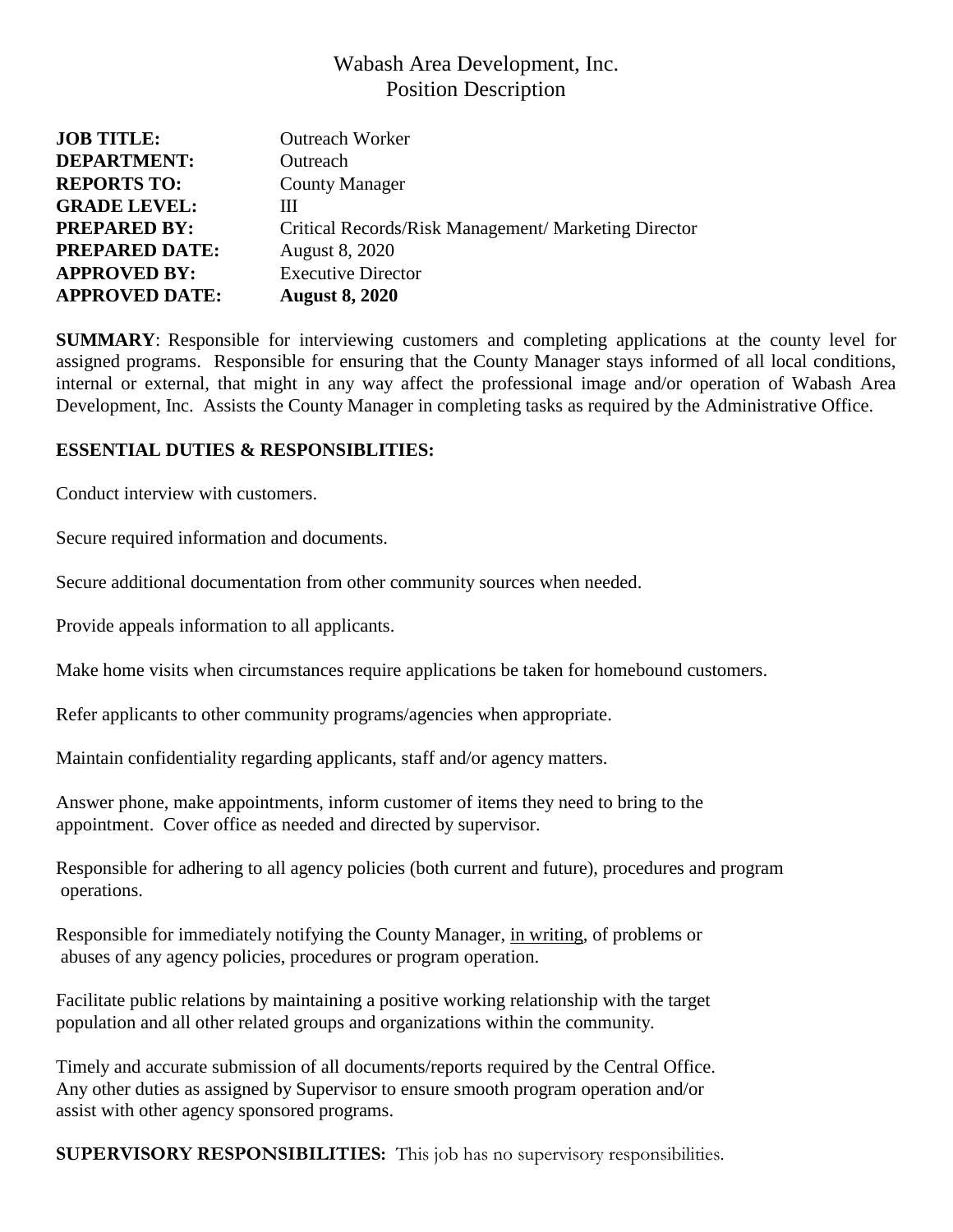## Wabash Area Development, Inc. Position Description

**COMPENTENCIES:** To perform this job successfully, an individual should demonstrate the following competencies:

Problem Solving – Identifies and resolves problems in a timely manner; Develops alternative solutions; Gathers and analyzes information skillfully; Uses reason even when dealing with emotional topics.

Technical skills – Pursues training and development opportunities; Strives to continuously build knowledge and skills.

Customer Service – Manages difficult or emotional customer situations; Responds promptly to customer needs; Solicits customer feedback to improve service; Responds to requests for service and assistance; Meets commitments.

Interpersonal skills – Maintains confidentiality; Keeps emotions under control; Remains open to the ideas of others and tries new things; Listens to others without interrupting; Respects others time and space.

Oral Communication – Listens and gets clarification

Ethics – Treats people with respect; Upholds organizational values; Keeps commitments; Inspires trust of others; Works with integrity.

Quality – Demonstrates accuracy and thoroughness; Looks for ways to improve and promote quality; Applies feedback to improve performance; Monitors own work to ensure quality.

Safety and security – Observes safety and security procedures; Reports potentially unsafe conditions; Uses equipment and materials properly; Determines appropriate action beyond guidelines.

Attendance/Punctuality – Is consistently at work and on time; Ensures work responsibilities are covered when absent.

Dependability – Follows instructions, responds to management direction; Takes responsibility for own actions; Keeps commitments; Completes tasks on time or notifies appropriate person with an alternate plan.

Organizational support – Follows policies and procedures; Supports organization's goals and values.

Cost consciousness – Develops and implements cost saving measures; Works within an approved budget.

Planning/Organizing – Uses time efficiently; Prioritizes work activities.

Professionalism –Approaches others in a tactful manner; Reacts well under pressure; Treats others with respect and consideration regardless of their status or position; Accepts responsibility for their own actions; Follows through on commitments; Understands the dynamics of the operation of a successful business. Design – Demonstrates attention to detail.

Written communication – Writes clearly and informatively; Presents numerical data effectively.

Teamwork – Exhibits objectivity and openness to the views of others; Contributes to building a positive team spirit; Balances team and individual responsibilities.

Quantity – Completes work in timely manner; Always willing to help others when feasible.

Adaptability – Adapts to changes in the work environment; Able to deal with frequent change, delays, or unexpected events.

**QUALIFICATIONS:** To perform this job successfully, an individual must be able to perform each essential duty satisfactorily. The requirements listed below are representative of the knowledge, skills and/or ability required. Reasonable accommodations may be made to enable individuals with disabilities to perform the essential functions. Must have a valid Illinois driver's license.

**EDUCATION AND/OR EXPERIENCE:** High School diploma or GED. Typing and computer experience needed.